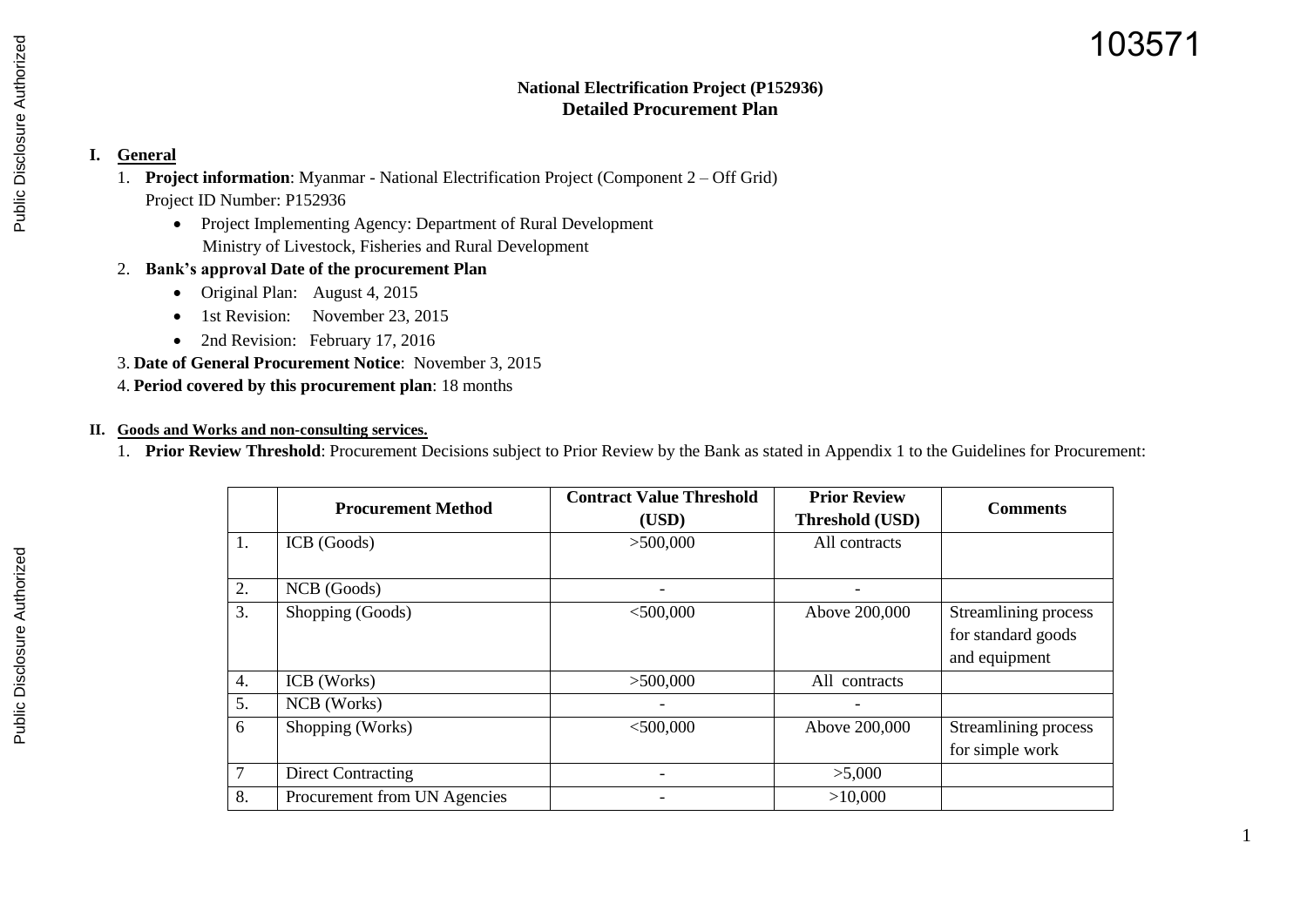|     | <b>Community Participation in Procurement</b> |                |  |
|-----|-----------------------------------------------|----------------|--|
|     | $(*)$                                         |                |  |
| 10. | Commercial Practice (*)                       |                |  |
| 11. | Framework Agreement                           | First contract |  |
| 12. | Force account $(*)$                           |                |  |

2. **Reference to (if any) Project Operational Manual (\*) :** To be reviewed and acceptable by the Bank.

3. **Any other Special Procurement Arrangements:** Not applicable

**Procurement Packages with Methods and Time Schedule.**

| Sr. No         | Ref. No.       | <b>Description</b>                                      | <b>Procurement</b><br><b>Methods</b> | <b>Review by</b><br><b>Bank (Prior/</b><br>Post) | <b>Expected Quotations</b><br><b>Opening Date</b> | <b>Remark</b>  |
|----------------|----------------|---------------------------------------------------------|--------------------------------------|--------------------------------------------------|---------------------------------------------------|----------------|
| $\mathbf{1}$   | $\overline{2}$ | 3 <sup>1</sup>                                          | 4                                    | 5                                                | 6                                                 | $\overline{7}$ |
| $\mathbf{1}$   | $C2-G.1a$      | Office Furniture for Union Level                        | Shopping                             | Post                                             | Original: Feb. 2016                               |                |
| 2              | $C2-G.2$       | Air Conditioner (2HP) for Union Level                   | Shopping                             | Post                                             | Original: Feb. 2016                               |                |
| 3              | $C2-G.3$       | Drinking water cooler (cool $+$ Hot)<br>for Union Level | Shopping                             | Post                                             | Original: Feb. 2016                               |                |
| $\overline{4}$ | $C2-G.4$       | Computers                                               | Shopping                             | Post                                             | Original: Feb. 2016                               |                |
| 5              | $C2-G.5$       | Office equipment                                        | Shopping                             | Post                                             | Original: Feb. 2016                               |                |
| 6              | $C2-G.6$       | Tablets, cases and power bank                           | Shopping                             | Post                                             | Original: June 2016                               |                |
| $\overline{7}$ | $C2-G.7$       | Multi-meter                                             | Shopping                             | Post                                             | Original: June 2016                               |                |
| 8              | $C2-G.8$       | CDMA/ GSM Telephone Handset (cell<br>phone)             | Shopping                             | Post                                             | Original: June 2016                               |                |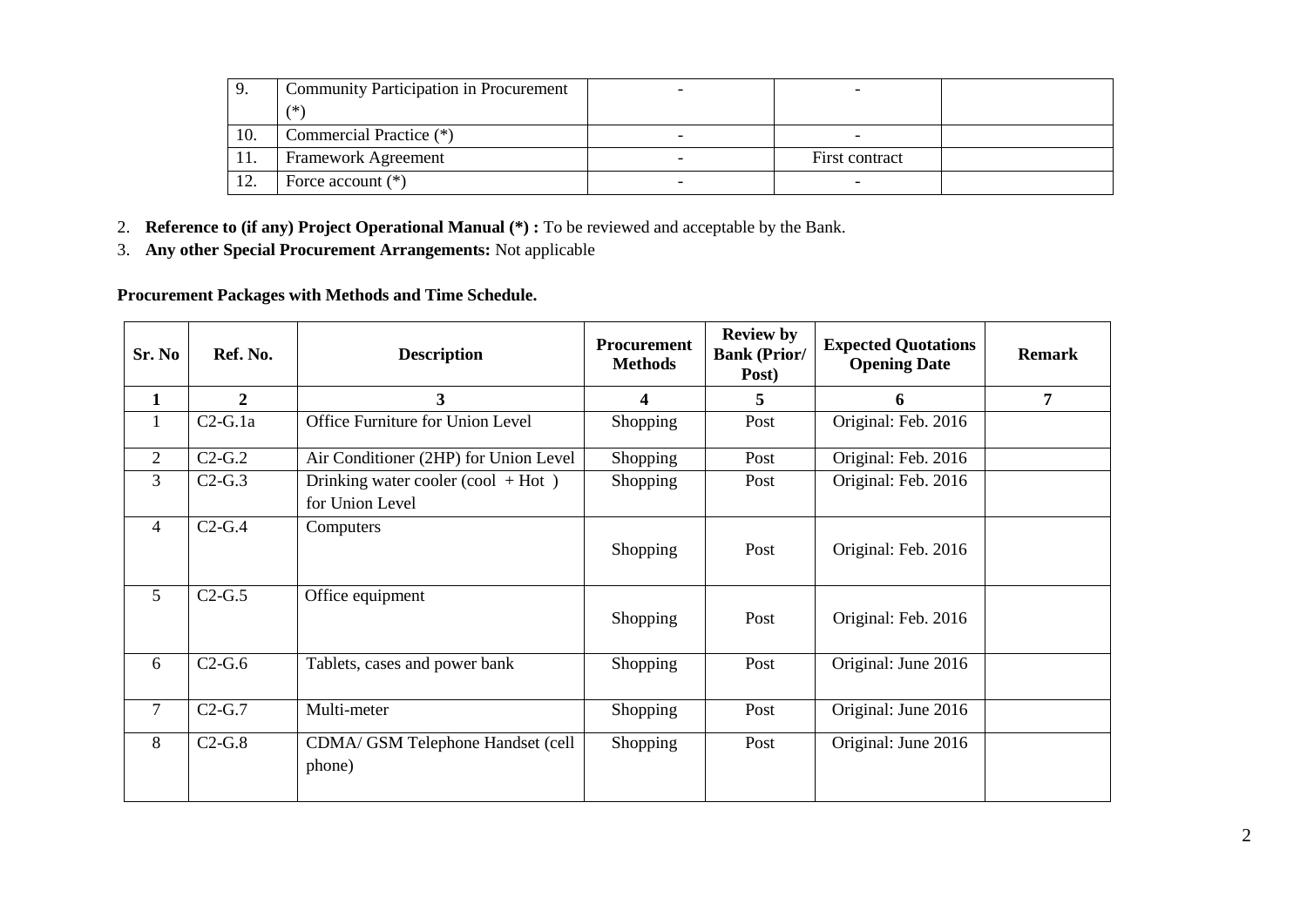|    | $C2-G.9$  | Satellite Equipment for Internet for    | Shopping        | Post | Original: March 2016  |  |
|----|-----------|-----------------------------------------|-----------------|------|-----------------------|--|
|    |           | local PMOs (subject to confirmation of  |                 |      |                       |  |
|    |           | availability of local telecom services) |                 |      |                       |  |
| 10 | $C2-G.10$ | <b>MIS Server for Union</b>             | <b>Shopping</b> | Post | Original: March. 2016 |  |
|    | $C2-G.11$ | Microsoft Office 2016                   | Shopping        | Post | Original: Feb. 2016   |  |
|    | $C2-G.12$ | Internet installation for union PMO     | Shopping        | Post | Original: Feb. 2016   |  |

| Sr. No   | Ref. No. | <b>Description</b>                                                           | <b>Procurement</b><br><b>Methods</b> | <b>Review</b> by the<br><b>Bank (Prior/</b><br>Post) | <b>Expected Bid</b><br><b>Opening Date</b> |
|----------|----------|------------------------------------------------------------------------------|--------------------------------------|------------------------------------------------------|--------------------------------------------|
|          | $S&I-1$  | Solar PV Systems for households,<br>public institutions and street lights ** | <b>ICB</b>                           | Prior                                                | March 2016                                 |
| $\gamma$ | $S&I-2$  | Mini-Grid Systems                                                            | <b>ICB</b>                           | Prior                                                | December 2016                              |

**\*\* \* It is assumed that each village receives three public institutions systems and 5 street lights and has 150 HHs on average. The actual number of home and institutional systems is subject to confirmation by local DRD offices.**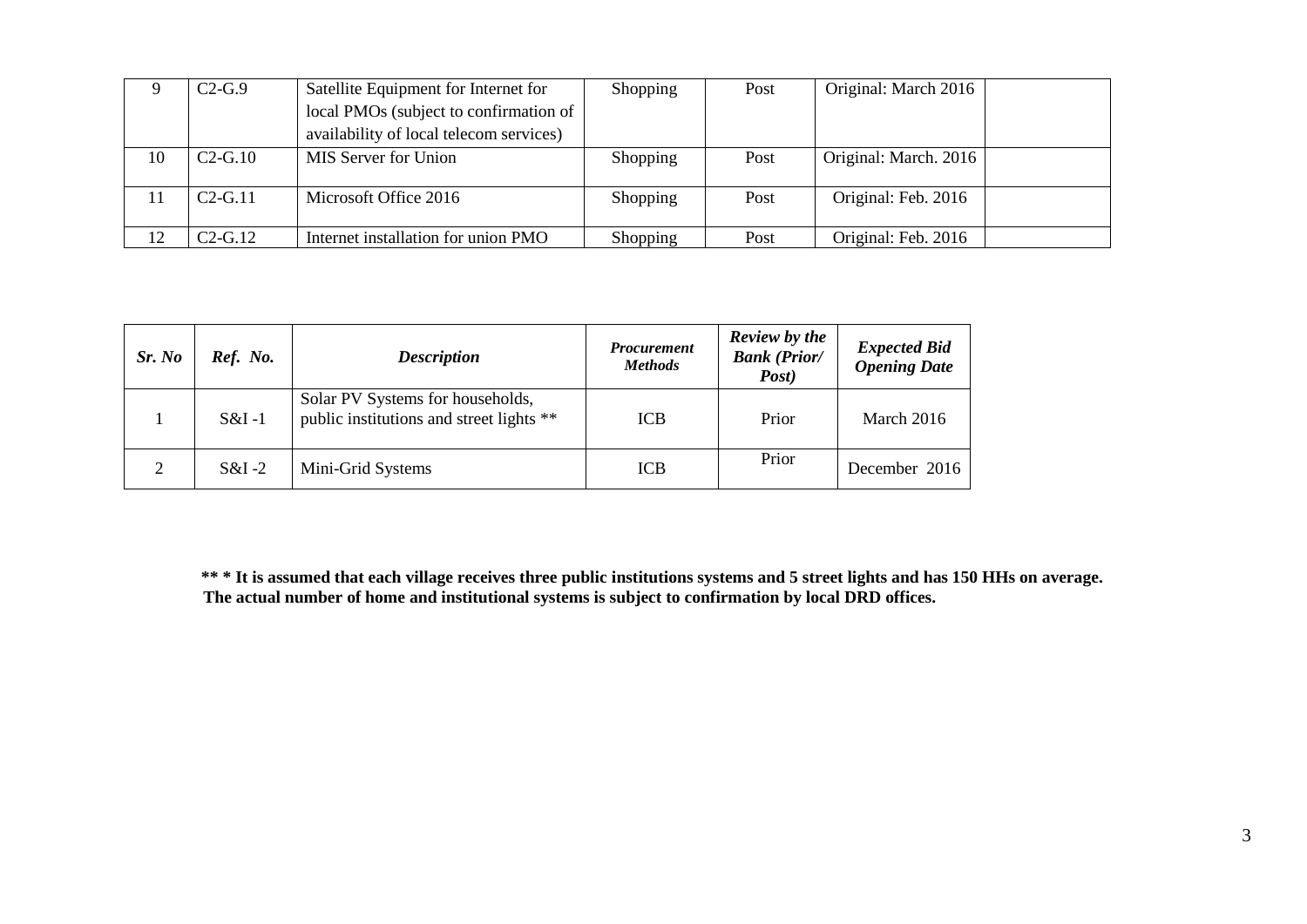#### **III. Selection of Consultants**

**1. Prior Review Threshold**: Selection decisions subject to Prior Review by Bank as stated in Appendix 1 to the Guidelines Selection and Employment of Consultants:

|    | <b>Selection Method</b>         | <b>Prior Review Threshold</b>                                                             | <b>Method Threshold</b> |
|----|---------------------------------|-------------------------------------------------------------------------------------------|-------------------------|
| 1. | <b>QCBS/QBS</b> Methods (Firms) | Over \$100,000                                                                            | Over \$500,000          |
| 2. | CQS Methods (Firms)             | 1 <sup>st</sup> contract and all over<br>\$100,000                                        | $<$ \$500,000           |
| 3. | Single Source (Firms)           | All over \$10,000                                                                         |                         |
| 4. | Individual Consultant (IC)      | 1 <sup>st</sup> contract; SSS contract<br>over $$10,000$ ; and all<br>fiduciary positions |                         |

- **2. Short list comprising entirely of national consultants**: Short list of consultants for services, estimated to cost less than \$100,000 equivalent per contract, may comprise entirely of national consultants in accordance with the provisions of paragraph 2.7 of the Consultant Guidelines.
- **3. Any Other Special Selection Arrangements:** No special selection arrangements are planned for the Project.
- **4. Consultancy Assignments with Selection Methods and Time Schedule**